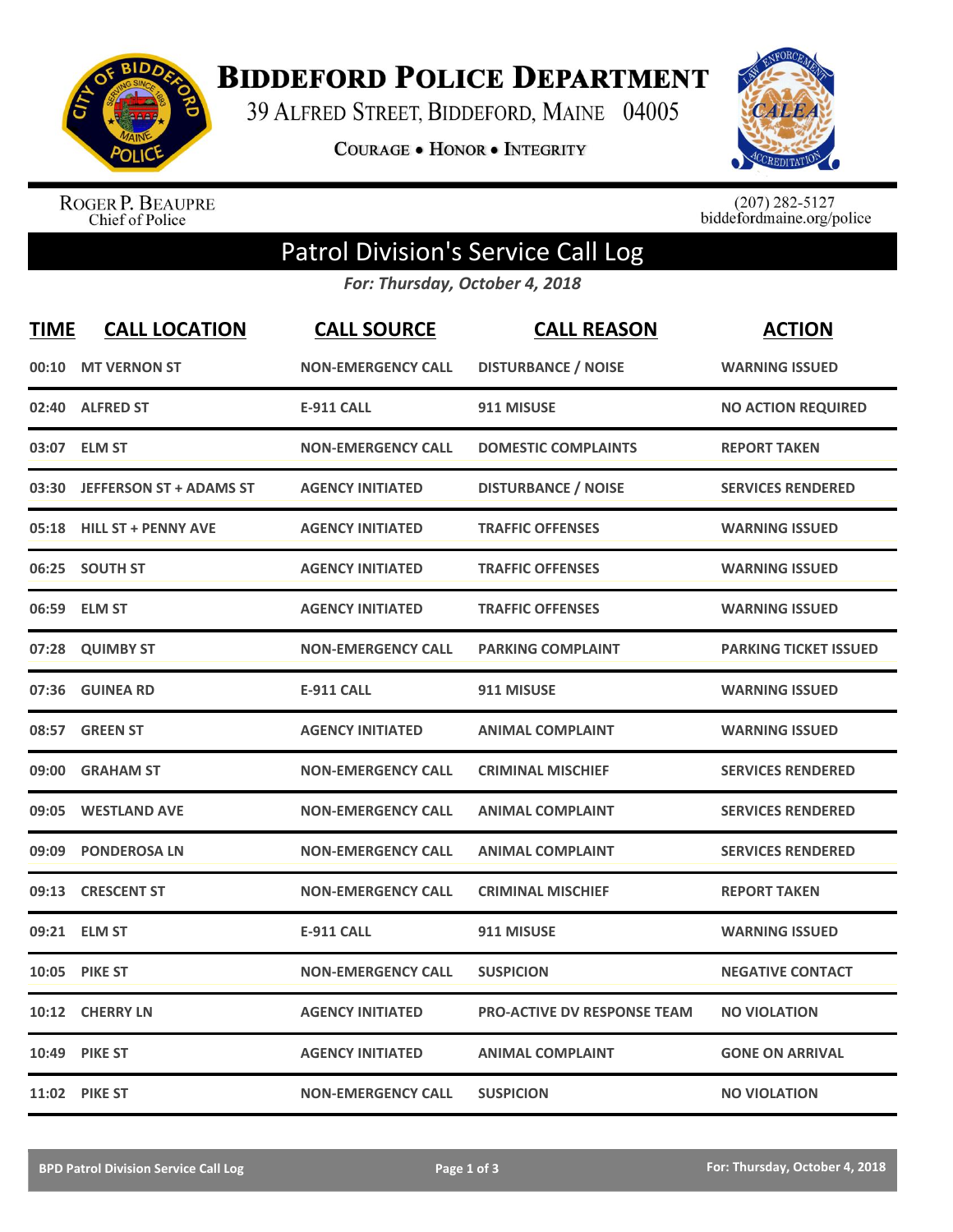| <b>TIME</b> | <b>CALL LOCATION</b>                   | <b>CALL SOURCE</b>        | <b>CALL REASON</b>                                                       | <b>ACTION</b>            |
|-------------|----------------------------------------|---------------------------|--------------------------------------------------------------------------|--------------------------|
|             | $11:05$ MAIN ST + ELM ST               | <b>AGENCY INITIATED</b>   | <b>DOMESTIC COMPLAINTS</b>                                               | <b>REPORT TAKEN</b>      |
|             | 11:23 SOUTH ST                         | <b>NON-EMERGENCY CALL</b> | <b>CRIMINAL MISCHIEF</b>                                                 | <b>REPORT TAKEN</b>      |
|             | 11:38 CLARK ST                         | <b>WALK-IN AT STATION</b> | <b>ARTICLES LOST/FOUND</b>                                               | <b>REPORT TAKEN</b>      |
|             | 12:02 GRAHAM ST                        | <b>NON-EMERGENCY CALL</b> | <b>CRIMINAL MISCHIEF</b>                                                 | <b>REPORT TAKEN</b>      |
|             | 12:16 WEST ST                          | <b>NON-EMERGENCY CALL</b> | <b>HARASSMENT</b>                                                        | <b>REPORT TAKEN</b>      |
|             | 13:10 ORCHARD ST                       | <b>NON-EMERGENCY CALL</b> | <b>TRESPASSING</b>                                                       | <b>UNFOUNDED</b>         |
|             | 13:15 ELM ST                           | <b>NON-EMERGENCY CALL</b> | <b>SUSPICION</b>                                                         | <b>REPORT TAKEN</b>      |
|             | <b>13:20 MAIN ST</b>                   | <b>NON-EMERGENCY CALL</b> | <b>ARTICLES LOST/FOUND</b>                                               | <b>SERVICES RENDERED</b> |
|             | 13:22 ALFRED ST                        | <b>NON-EMERGENCY CALL</b> | <b>TRESPASSING</b>                                                       | <b>SERVICES RENDERED</b> |
|             | <b>13:26 PIKE ST</b>                   | <b>AGENCY INITIATED</b>   | <b>ANIMAL COMPLAINT</b>                                                  | <b>SERVICES RENDERED</b> |
|             | <b>14:08 MAIN ST</b>                   | <b>AGENCY INITIATED</b>   | PRO-ACTIVE DV RESPONSE TEAM                                              | <b>NEGATIVE CONTACT</b>  |
|             | 14:12 ELM ST                           | <b>NON-EMERGENCY CALL</b> | <b>UNLOCKED DOORS - WINDOWS</b>                                          | <b>SERVICES RENDERED</b> |
| 14:41       | <b>NEWTOWN RD</b>                      | <b>AGENCY INITIATED</b>   | <b>ANIMAL COMPLAINT</b>                                                  | <b>NEGATIVE CONTACT</b>  |
| 15:04       | <b>MAIN ST</b>                         | <b>AGENCY INITIATED</b>   | <b>PRO-ACTIVE DV RESPONSE TEAM</b>                                       | <b>NO VIOLATION</b>      |
| 15:05       | <b>MAIN ST</b>                         | <b>AGENCY INITIATED</b>   | <b>PRO-ACTIVE DV RESPONSE TEAM</b>                                       | <b>NO VIOLATION</b>      |
|             | <b>15:15 FRANKLIN ST</b>               | <b>NON-EMERGENCY CALL</b> | <b>DRUG</b>                                                              | <b>SERVICES RENDERED</b> |
|             | 15:45 ORCHARD ST                       | <b>AGENCY INITIATED</b>   | <b>PAPERWORK</b>                                                         | <b>NEGATIVE CONTACT</b>  |
|             | 15:54 CLEAVES ST                       | <b>AGENCY INITIATED</b>   | <b>PAPERWORK</b>                                                         | <b>NEGATIVE CONTACT</b>  |
|             | 15:54 ELM ST                           | <b>NON-EMERGENCY CALL</b> | <b>SUSPICION</b>                                                         | <b>SERVICES RENDERED</b> |
|             | 15:54 WEST ST                          | <b>E-911 CALL</b>         | <b>CRIMINAL MISCHIEF</b>                                                 | <b>REPORT TAKEN</b>      |
|             | 15:58 SOUTH ST                         | E-911 CALL                | ATTEMPTED/THREATENED SUICIDE SERVICES RENDERED                           |                          |
|             | 16:21 ALFRED ST                        | <b>WALK-IN AT STATION</b> | <b>COURT ORDERED CHECK IN</b>                                            | <b>SERVICES RENDERED</b> |
|             | <b>16:26 BRADBURY ST</b>               | <b>NON-EMERGENCY CALL</b> | <b>CRIMINAL MISCHIEF</b>                                                 | <b>SERVICES RENDERED</b> |
|             | 16:52 ALFRED ST                        | <b>AGENCY INITIATED</b>   | <b>TRESPASSING</b>                                                       | <b>CITATION ISSUED</b>   |
|             | CHARGE: VIOLATING CONDITION OF RELEASE |                           | OFFENDER: MICHAEL DAVID BISSONNETTE  AGE: 53  RESIDENT OF: BIDDEFORD, ME |                          |
| 17:00       | <b>TIGER WAY</b>                       | <b>NON-EMERGENCY CALL</b> | <b>THEFT</b>                                                             | <b>REPORT TAKEN</b>      |